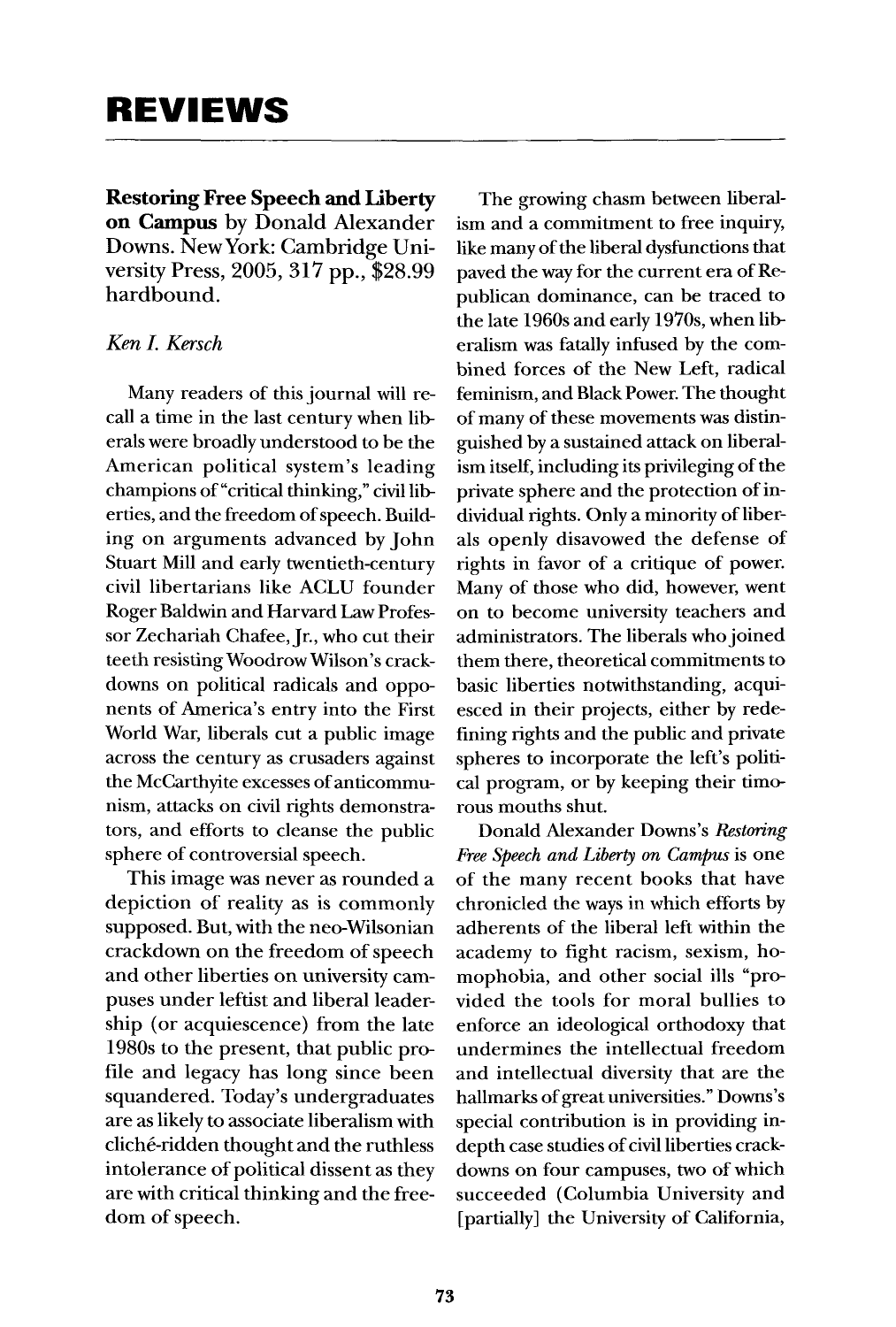Berkeley), and two of which, in the face of political countermobilizations, failed (the University of Pennsylvania and the University of Wisconsin, Madison). A social scientist, Downs compares and contrasts these varied experiences, and draws conclusions about the sorts of political-as opposed to legal-strategies likely to prove most effective in opposing or reversing these noxious initiatives.

At Columbia, the trouble began when a wave of hysteria about an "epidemic" of sexual assault at the University washed over Morningside Heights. Primed by the publication of a now discredited study in the *Journal of Consulting and ClinicaIPsychology* in 1987, campus activists found that the number of incidents of rape reported to campus authorities was well below that reported at a local hospital. They concluded from this discrepancy that the University was engaged in a massive cover-up of sexual violence. Citing this "cover-up," and with the hope of raising the reporting and conviction rates, the activists demanded that the University Senate enact a set of radical policy initiatives methodically eliminating a raft of procedural rights formerly afforded to those facing sexual misconduct charges.

The initiatives included the creation of disciplinary tribunals specially designed for sex cases, and staffed by judges specially trained to be sensitive to the needs and sensibilities of the complainant, along with the elimination of the rights to confront one's accuser and to be represented by counsel (on the grounds that the hearing was "nonadversarial"). Columbia also appointed a "coordinator of sexual misconduct and

education" who would simultaneously serve as a liaison with campus activists, the supervisor of sexual assault data collection and education, and the administrator of the adjudication of cases. "Progressives" at Columbia zealously supported these proposed reforms. Columbia professors were (mostly) silent. The most vocal objections were raised by (liberal) members of the law faculty who were experts in due process rights. Columbia President George Rupp quickly solved this problem by exempting the law school from the policy's purview, and then dismissing the objecting law professors from the relevant university committee. In the absence of countervailing pressure--or even arguments--the University enacted the full slate of student demands.

At Berkeley, the problems were different. There, other than at the law school, Downs reports, "freedom thrives in the classroom," and "the administration has not engaged in progressive censorship." The threat to free speech at Berkeley "takes the form of progressive social censorship in the public forum," where speakers voicing unhelpful views are shouted down, politically incorrect publications are stolen, and students with retrograde opinions are verbally intimidated and physically threatened. While they were attentive to free speech considerations in their own classrooms, Downs found that the Berkeley faculty for the most part sat back and watched as cabals of racial and ethnic activists (striking Malcolm-manqué poses in groups like "By Any Means Necessary" (BAMN)) launched assault after assault on free speech in public forums around the University. They watched as 20,000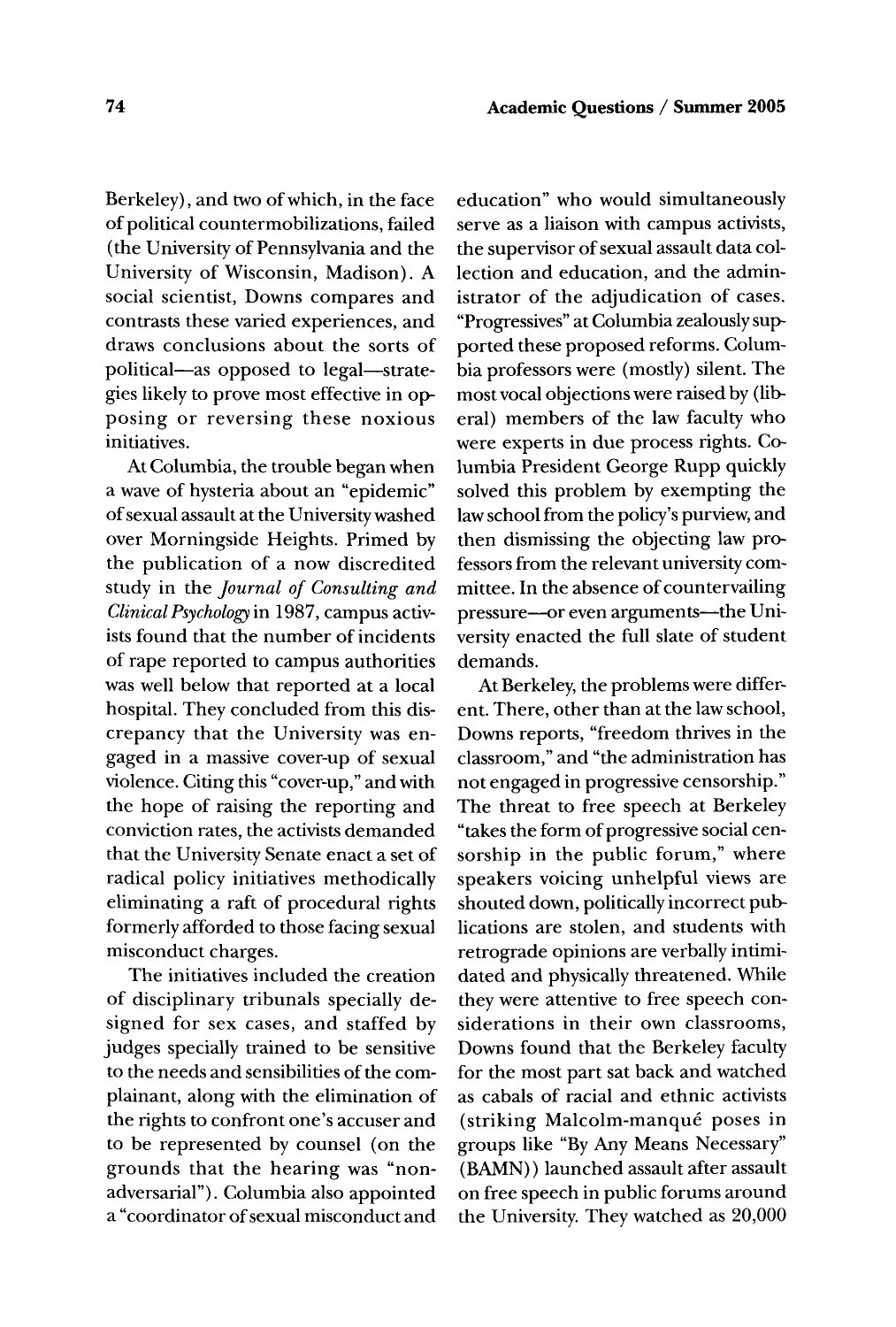copies of the Berkeley student newspaper, the *Daily Cal,* were stolen when the paper editorialized in favor of Prop 209, the state ballot initiative aimed at ending the racial preferences in university admissions. They watched as speeches by Jeane Kirkpatrick, Sandra Day O'Connor, Benjamin Netanyahu, and David Horowitz were disrupted, and (in Kirkpatrick's and Horowitz's cases) the speaker driven from the stage (for his troubles Horowitz was chastised by a top administrator at Berkeley for so rudely raising the slavery reparations issue on campus--despite the fact that the proreparations opinion had been a key theme during Berkeley's Black History Month). The law faculty watched as announcements for events sponsored by the conservative Federalist Society were repeatedly torn down at Boalt Hall. Activist law students hissed in class when either professors or fellow students ventured any opinion that dared to question the Cause.

In the late 1980s, *Village Voice* columnist Nat Hentoff described the procedures devised for dealing with harassment charges at the University of Pennsylvania under President Sheldon Hackney's leadership as reminiscent of "a Vietnamese reeducation camp" (Hackney would later be named by Bill Clinton as the head of the National Endowment for the Humanities). Hackney's Penn, Downs reports, "was bristling with racial and gender awareness workshops, freshman orientation sensitivity sessions, official denunciations of racism and sexism, and two of the broadest speech and harassment codes in the country" (it forbade, amongst other things, "jokes" and "sexually suggesfive looks"). After federal courts invalidated a University of Michigan code similar to Penn's, Hackney tapped Penn law professor (and First Amendment expert) C. Edwin Baker to revise Penn's code to meet constitutional standards. Baker's salubrious changes notwithstanding, Penn's network of multiculturalist administrators carried on as if nothing had changed. They launched an investigation of the student newspaper's conservative columnist who had the temerity to question the decision to make Martin Luther King, Jr.'s birthday a national holiday, and to allege that the University hewed to racial double standards. Next came the now infamous "water buffalo incident," in which, at the behest of campus activists, Penn's administrative Furies initiated a relentless assault on an orthodox Jewish freshman for calling a raucous group of black female students, disturbing others late at night, "water buffaloes" (in Hebrew, a "water buffalo" connotes a "thoughtless and rowdy person").

The civil liberties crackdown at Wisconsin was sparked by an incident that was unambiguously racist and offensive: a Fiji Island Party at the Phi Gamma Delta fraternity that featured partiers in blackface, along with a "Harlem Room" serving watermelon and fried chicken. Although this theme party had gone on for years, in the late 1980s, black student activists decided, at long last, to take action. They demanded that the university revoke the fraternity's charter, create a multicultural center, and institute mandatory instruction in race and ethnicity for all UW students. Hackney's counterpart at Wisconsin, Donna Shalala (who would also join the Clinton administra-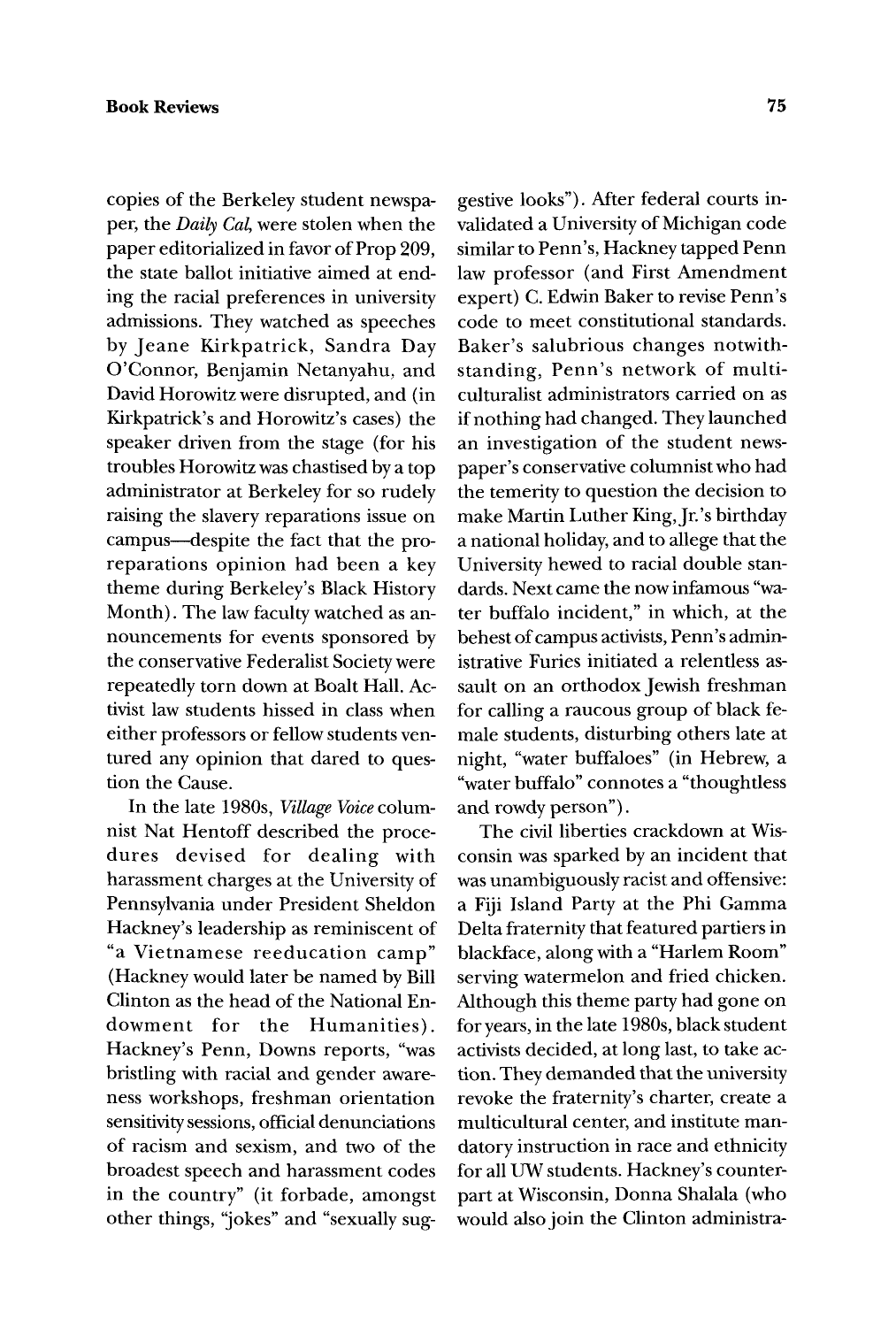tion as head of the Department of Health and Human Services), while resisting some student demands (most prominently the creation of a slate of ethnic studies departments), signed on to many others. Amongst these was an initiative to impose, as part of UW's "Design for Diversity," stricter faculty and student harassment policies. With the influence of the Wisconsin law school's anti-civil libertarian critical race theorists offset somewhat by the instincts of the law faculty's civil libertarian liberals, selfconscious efforts were made in Madison to fashion an appropriately limited code. Subsequently, full-blown prosecutions were relatively rare. But Downs reports that Shalala's team of diversity administrators were extraordinarily aggressive in policing student speech through a stream of *sotto voce* warnings and threats which conveyed the clear message that they were being watched. In time, formal investigations were launched against faculty members, one of whom used an illustrative allusion to the Lone Ranger and Tonto in the classroom, and another of whom barked out *"Sieg Heil,* comrades" to a group of students who were following him around campus and repeatedly mocking him in public (he was a known conservative). Yet another was investigated for advising a female graduate student to "straighten up," "start working harder," and "stop messing around with [your] boyfriend." As at Berkeley, speeches at Madison by public figures with views so dangerous as to be considered beyond the pale-like Tommy Thompson and Ward Connerly--were commonly disrupted.

Downs chronicles the different reactions to these events by students and faculty at the different schools. And, in light of those reactions, he offers considered advice to those hoping to assert countervailing force. Columbia, in most respects, serves as Downs's anti-model. There, a few law professors aside, no organized opposition, and few objections, arose from within the University itself. Downs concludes that the "climate of mobilization" at Columbia fueled the righteousness of the activists and administrators leading them ineluctably to the ironclad conviction that no reasonable or decent person could raise any plausible objections to their initiatives. When outside groups like the Foundation for Individual Rights in Education (FIRE) sought to pierce this fantasy, their complaining letters-deemed "ridiculous"went unanswered. When, in due course, the policies were publicly attacked in the *Wall Street Journal,* the *Chronicle of Higher Education,* and the *Village Voice* (not to mention by the ACLU and Feminists for Free Expression), Columbia's officialdom was blindsided, stunned, and humiliated. In response to the worried inquiries that followed this exposure, other universities began to pledge that the harassment policies they were developing would be nothing like Columbia's. Columbia belatedly responded to the bad publicity (rather than seriously reflecting upon the underlying issues). They rushed through some relatively minor procedural changes. To this day, Columbia remains a deeply troubled campus.

At Berkeley, by contrast, a number of students courageously stood up to the thuggery. Initially, the *Daily Cal,* which was set upon by swarms of campus activists, apologized abjectly for printing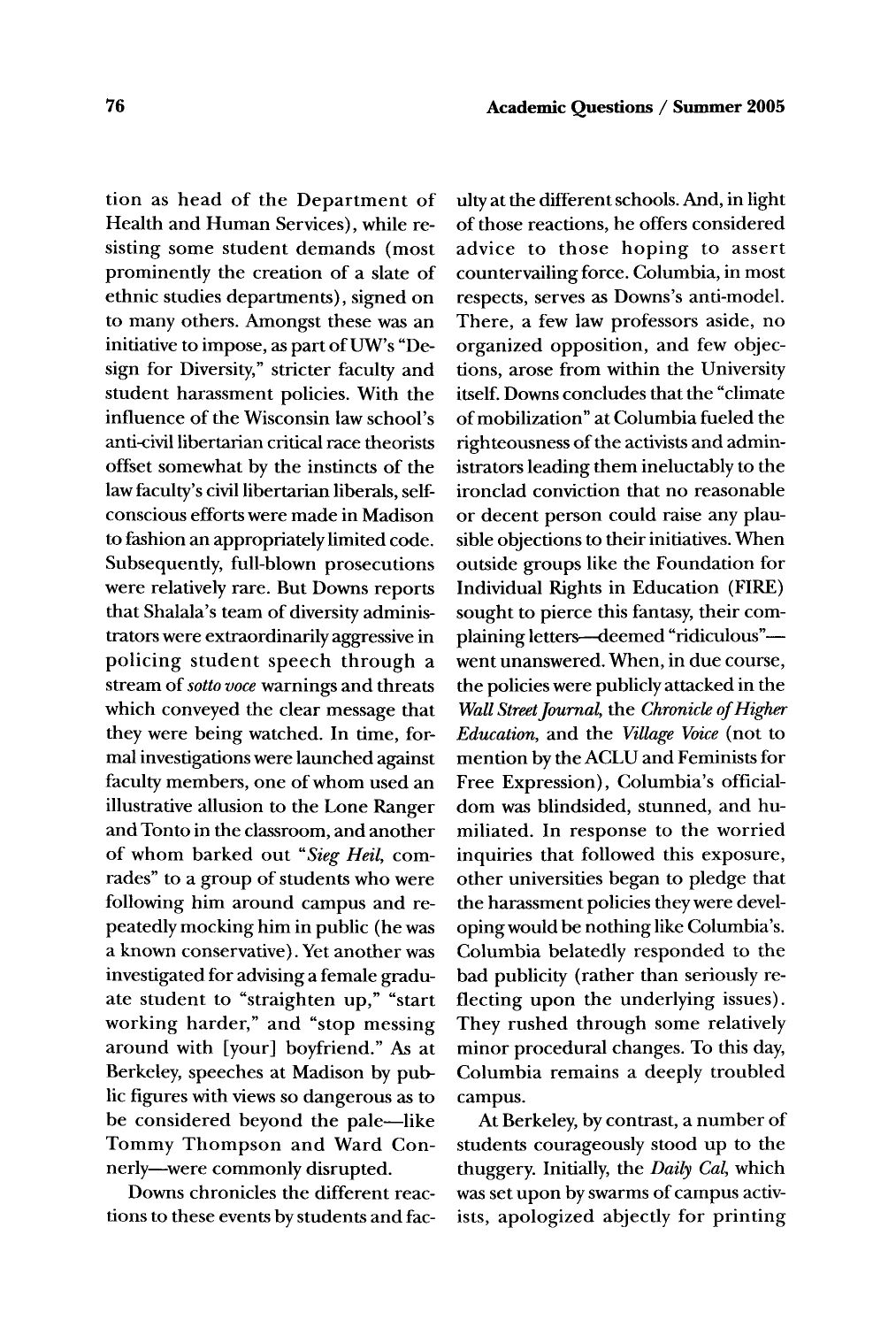David Horowitz's anti-reparations advertisement. But the paper's editors were immediately chastised by their spirited readers for failing to defend basic principles of free press and free speech, and paused for some serious reflection. In their next round with campus activists over the publication of politically incorrect cartoons, the *Daily Cal's* editors reversed course and stood their ground. When, after criticizing the leading Chicano activist group on campus, the offices of the campus's conservative paper, *The Patriot,* were surrounded and burglarized, and its print run stolen (its editors also received death threats), the *Daily Cal* rose to *The Patriot's* defense. This, in turn, encouraged broad segments of the Berkeley studentry to rise in defense of the freedom of speech. Free speech principles did not fare so well at the law school, however. There, when a book called *The Diversity Hoax*  drew national attention to ongoing free speech problems at Boalt Hall, the faculty haughtily dismissed the charges as the handiwork of "conservatives," and the problems continued unabated.

At Penn and Wisconsin, however, by grace of resourceful and courageous leadership by faculty and students (what Downs calls the "entrepreneurial model"), the outcome was different. At both schools, faculty from across the political spectrum rallied aggressively in favor of free speech and procedural fairness. At Penn, historian Alan Kors (who would go on to found FIRE) devoted himself to the defense of the student charged in the water buffalo incident. Working full-time for months on end, Kors devised a multifaceted plan of attack, which involved both working within

the university and publicizing the case in the national media (Kors was remarkably successful on this score: soon Hackney was being satirized in *Doonesbury,* and the bad publicity put his pending NEH appointment on the ropes). Kors also sued the university. Outraged letters from parents, alumni, and other donors followed. What was once known as Penn's harassment code was newly christened its "speech code." When a new president, Judith Rodin, succeeded Hackney, she seized the opportunity to put this embarrassing debacle behind her by issuing a set of "University Life Principles" and appointing a new slate of administrators who were quietly but firmly committed to free speech and individual rights. The result, Downs concludes, was an intellectual climate radically changed for the better (Downs raises as an open question whether this improved state of affairs would continue at Penn were Kors-now a national figure--were to retire or go elsewhere).

The events at Penn had the greatest effect nationally, placing "political correctness" in academia on the national political (and cultural) map. But it was at Wisconsin, where the counter-mobilization was more broadly based, where dissenters had the greatest success in institutionalizing a culture devoted to fairness and free inquiry. Initial opposition to the codes at Wisconsin was scattered and disorganized. Conservative groups objected, of course, but their efforts were summarily dismissed on account of their politics. Wisconsin administrators aggressively lobbied student leaders to keep mum (the administrators were particularly worried about criticism from anti-PC female and minor-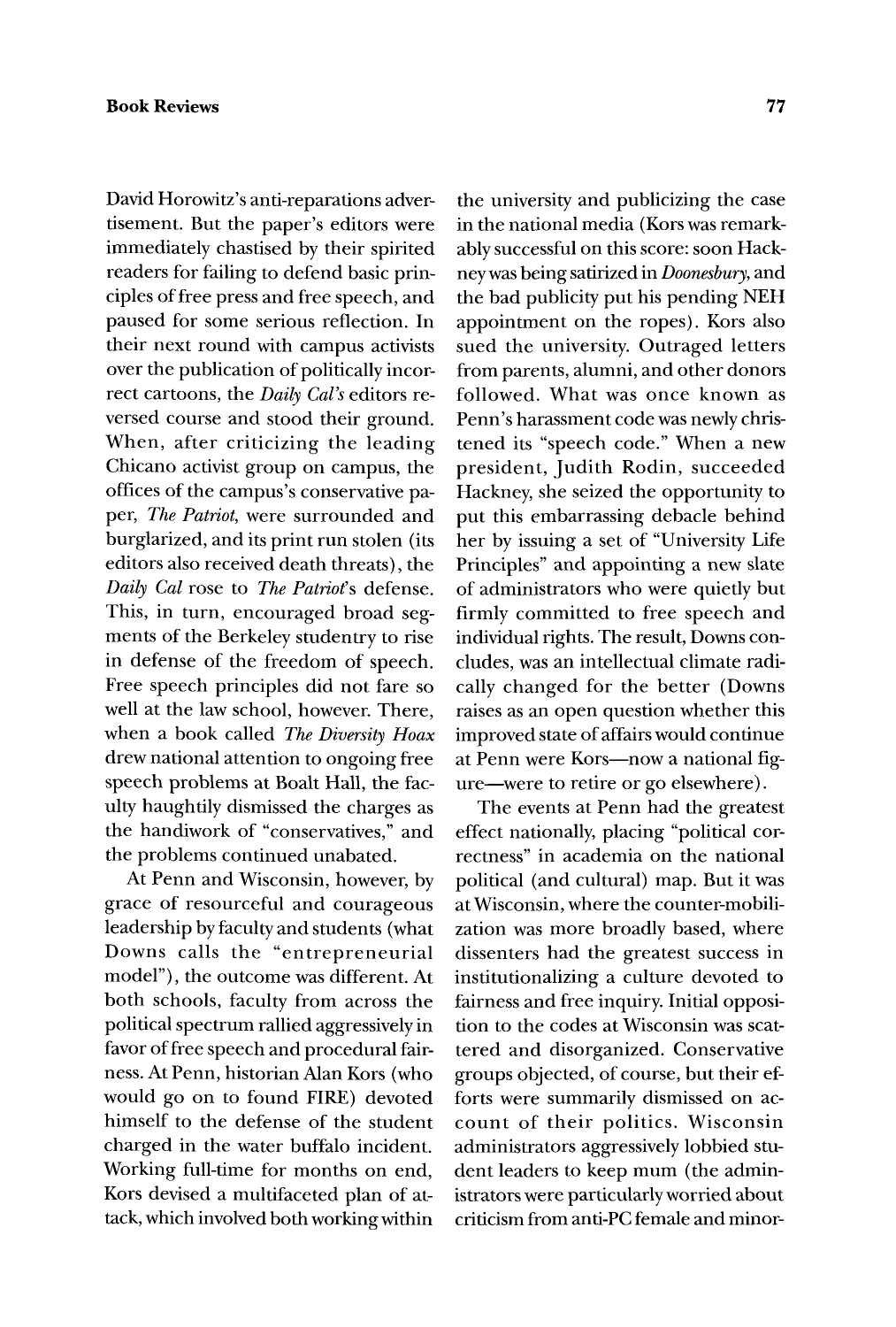ity students). In a process that Downs calls the "political countermobilization model," however, a series of outrages and heavy-handed threats by administrators against well-established members of the Wisconsin faculty (when combined with the new sensitivity to PC initiatives that arose in the aftermath of the Penn case), turned former code supportersincluding Downs himself--against it. They went on to engage the campus community in a broad-ranging, Socratic discussion of the importance of civil liberties. Downs, who had become convinced that the "criminalization" of disagreement was compromising the University's central mission, helped found the Wisconsin faculty Committee for Academic Freedom and Rights (CAFR), a group with members from diverse political backgrounds, dedicated to championing and defending academic freedom and constitutional rights. The group soon secured a \$100,000 grant from the Milwaukeebased Bradley Foundation, and "the Wisconsin Free Speech" movement was born. CAFR publicized civil liberties outrages, both within the university and outside it. It participated consistently and effectively in the forums of university governance (at Penn, where all powers were concentrated in the President's office, the faculty had little leverage in such forums, and were forced to fight through private confrontations, lawsuits, and the national media). And the group encouraged and supported civil libertarian actions and activism by students, setting an affirmative, and ultimately successful, agenda aimed at revising the university codes. The result was not only one of the most speech protective environments of any major university, but a culture of free inquiry and debate sustained by a set of institutional arrangements and dynamics that promise to carry that culture reliably forward into the future.

Although Downs's normative commitments are frankly articulated in *Restoring Free Speech and Liberty on Campus,* the book is distinguished from other attacks on campus political correctness by its empirical, social scientific tone. Downs recurs to several social scientific touchstones throughout. The first is Theodore Lowi's critique of pluralist politics, which holds that a policy process involving bargaining amongst groups that does not give all relevant groups a place at the table will fail to advance the broader public interest. Many of Downs's accounts demonstrate that civil libertarian oudooks were excluded from the relevant discussions, sometimes intentionally (such as at Columbia), and sometimes simply in effect, because campus civil libertarians were unorganized (such as at Berkeley). He finds that, as a consequence, policy choices were seriously skewed in ways that systematically undervalued the virtues of fair process and free discussion. Dana Villa's understanding of "Socratic Citizenship" is a second recurring motif. Downs explains that when important ideas are excluded from the public forum, the climate is ripe for orthodoxy: the views of a subset of groups become identified unquestioningly as the voice of truth and honesty itself. In turn, opposing views are aggressively stigmatized as ill-motivated and immoral. Villa argues that some measure of self-doubt--the antithesis of orthodoxy-is indispensable to the pur-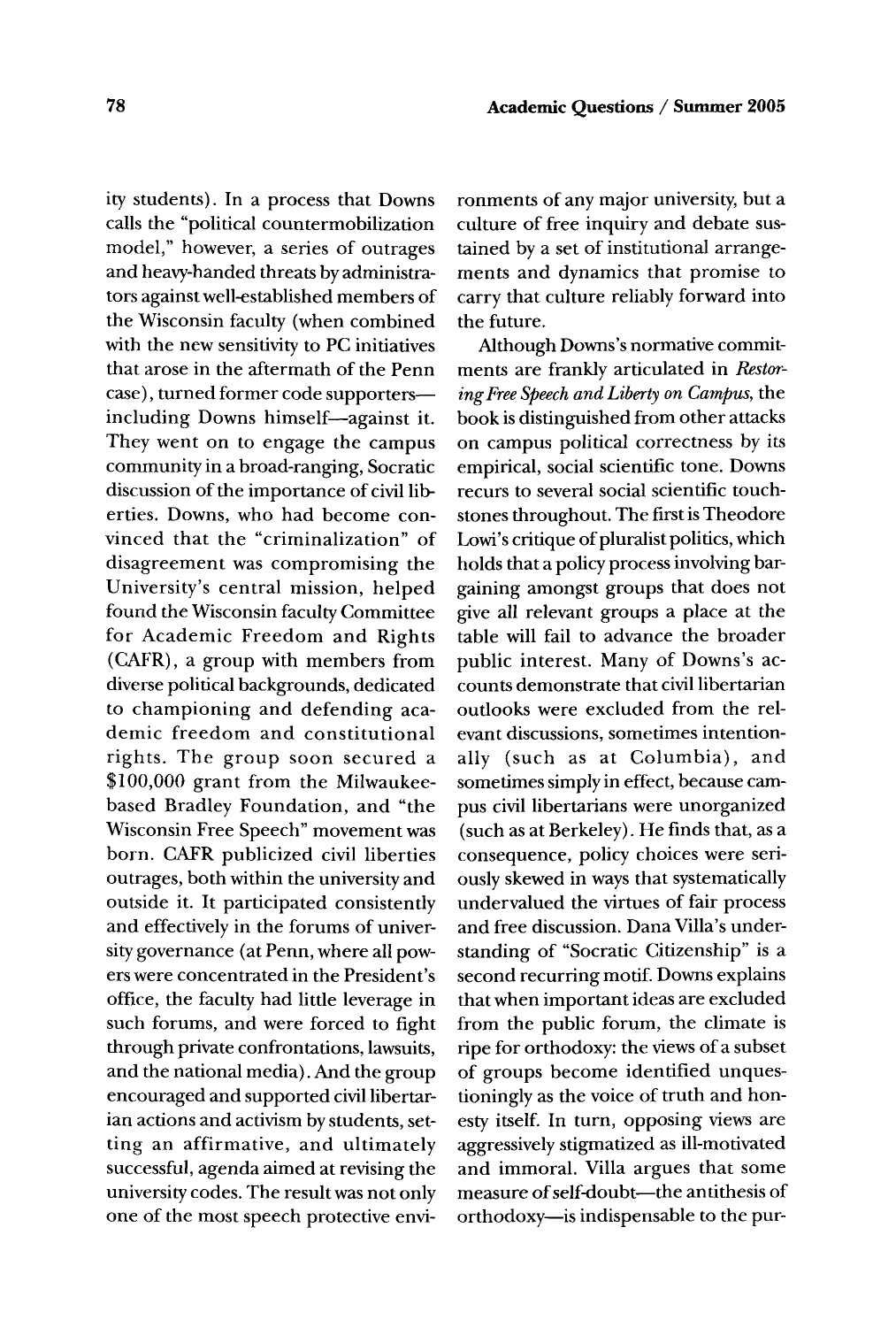suit of truth (and, consequently, to the achievement of justice and morality). Thus, when universities dispense with self-doubt, Downs explains, they fatally undermine the core of their mission, which is to advance the pursuit of truth. Finally, Downs recurs to Timur Kuran's book *Private Truths, Public Lies: The Social Consequences of Preference Formation,*  which argues that, in social contexts that do not value dissent, people tend to keep their true beliefs to themselves out of fear of ostracism or punishment. This similarly skews the discussion, compromising the pursuit of truth.

Downs effectively explains the ways in which students, faculty, and indeed, all of us, are shortchanged when universities substitute the stifling enforcement of orthodoxy for the stimulating pursuit of truth. But the damage wrought by the campus political correctness of the last two decades has actually swept even broader, in ways that liberals and scholars (and, especially, liberal scholars) would do well to note. "A horse laugh," Mencken once observed, "is worth a thousand syllogisms." Although they seem only dimly aware of it (preferring instead to focus on "the myth of political correctness"), the campus dramas of the sort that Downs chronicles have gone a long way toward rendering liberals, professors, and universities ridiculous in the broader political culture. This tarnished public image has undercut their authority in all sorts of areas of inquiry that ostensibly have nothing to do with the campus PC wars. For many people, living off campus, looking in, it has also rendered ridiculous their vainly earnest description of themselves as principled and committed civil libertarians. If they want to understand why many people understand their hyperventilation about the USA Patriot Act, or Guantanamo, or Jose Padilla (amongst other things) as little more than anti-American, pro-terrorist posturing, there may be worse places to begin than with the campus PC wars of the past two decades. Although hardly any purer than liberals in their civil libertarian commitments, it is no longer clear to many people that conservatives are less likely to defend civil liberties, in a broad sense, than liberals are. As such, the price liberals have paid for either encouraging the behaviors that Downs has chronicled, or for remaining silent in the face of them, has been dear.

Downs seems hopeful that the abiding attractiveness of commitments to open inquiry and freewheeling intellectual debate will continue to serve as a beacon, at least for a few, on American campuses. But his book suggests-somewhat worrisomely-that both are most likely to be defended in the face of attacks only within institutions (like Wisconsin) where there are multiple power centers open to broad-based democratic participation, and an already strong institutional and historical commitment to free inquiry. At other institutions, run from the top down and without such histories (like Penn), lawsuits and the public humiliation born of sensational scandals are, at the moment, the only reliable line of defense. In such a context, books like Downs's-and people like Downs--are indispensable.

*Ken L Kersch is assistant professor of politics at Princeton University, NJ 08544, where he writes on American politics and constitutional*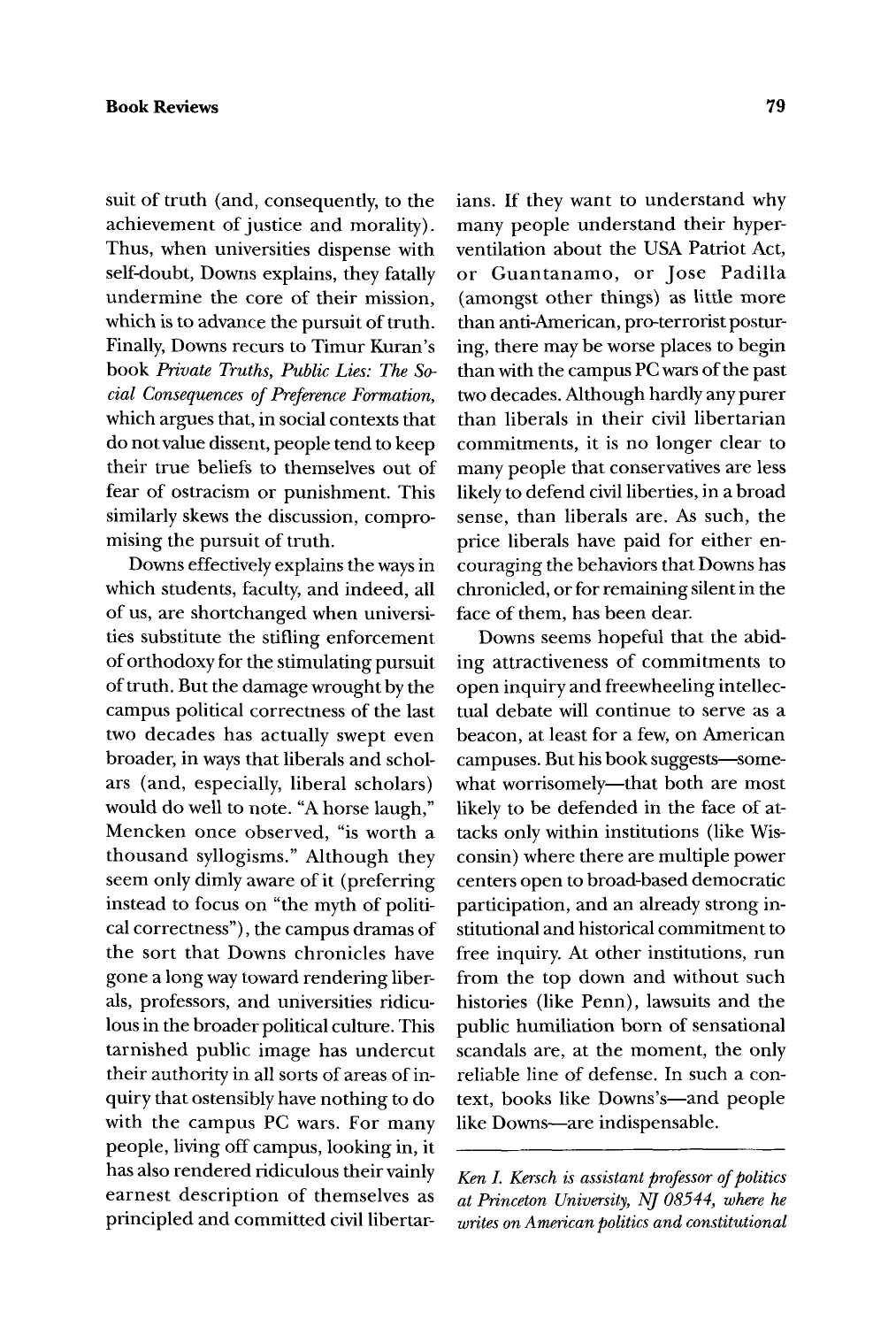*development, legal thought, and the politics of courts; kkersch@princeton, edu. His most recent book is* The Supreme Court and American Political Development, *coauthored with Ronald Kahn, (University Press of Kansas, 2006).* 

**Going Broke by Degree: Why College Costs** Too Much by Richard Vedder. Washington, D.C.: The American Enterprise Institute Press, 2004, 284 pp., \$25.00 hardbound.

## *Lloyd Cohen*

There are many important things wrong (and more than a few right) about higher education in America. As the title suggests, *Going Broke By Degree* by Professor Richard Vedder does not address the deeper pedagogical and cultural questions of how we educate the political, cultural, technical, and professional vanguard. Instead he tackles a more discrete and manageable question. Does college cost too much, and if so, why and what can be done about it?

Professor Vedder's economic analysis is sound. His answers to the big factual and policy questions are spot on. He marshals the numbers to establish that indeed "college" does cost too much. Moreover, Professor Vedder is correct that much of the problem has its root in the profligate government funding of higher education.

There is no question that a university education costs a great deal--it does. Some of the reason that it costs a great deal is that it is providing for many people an ever more complex and luxurious good. For many, university is a consumption good rather than investment

good, and this in an era when incomes have risen steadily for a century. For others it is an investment in the marriage market, and for still others it is an investment in the acquisition of ever more technical human capital.

And then there is the opportunity cost of the principal input, faculty time. In our highly advanced economy the opportunities for very academically bright people are many. Unlike 50 years ago, high quality universities can no longer hope to attract adequate faculty by paying salaries that permit them to live in genteel poverty. So it is no wonder that the real cost of higher education has risen substantially in the last half century.

But Vedder's thesis is not merely that a college education costs a lot, but that it costs too much. In making his case, the fundamental problem he faces is that it is difficult to get a handle on what is meant by the terms "college" or "higher education." These terms do not cover a single homogeneous class of institutions. Rather it is a congeries of very different establishments whose services are "consumed" by very different patrons in very different ways.

While at the mention of "college" most readers of this journal will have in mind one of the 200 or so "very selective" colleges and universities, they constitute but one peculiar province of the realm. That province is bordered by the (much larger in number and enrollment) major and satellite state universities, the great mass of excellent, mediocre, and inferior small private colleges, the sectarian religious institutions, the community colleges, the private forprofit colleges, and the growing online universities.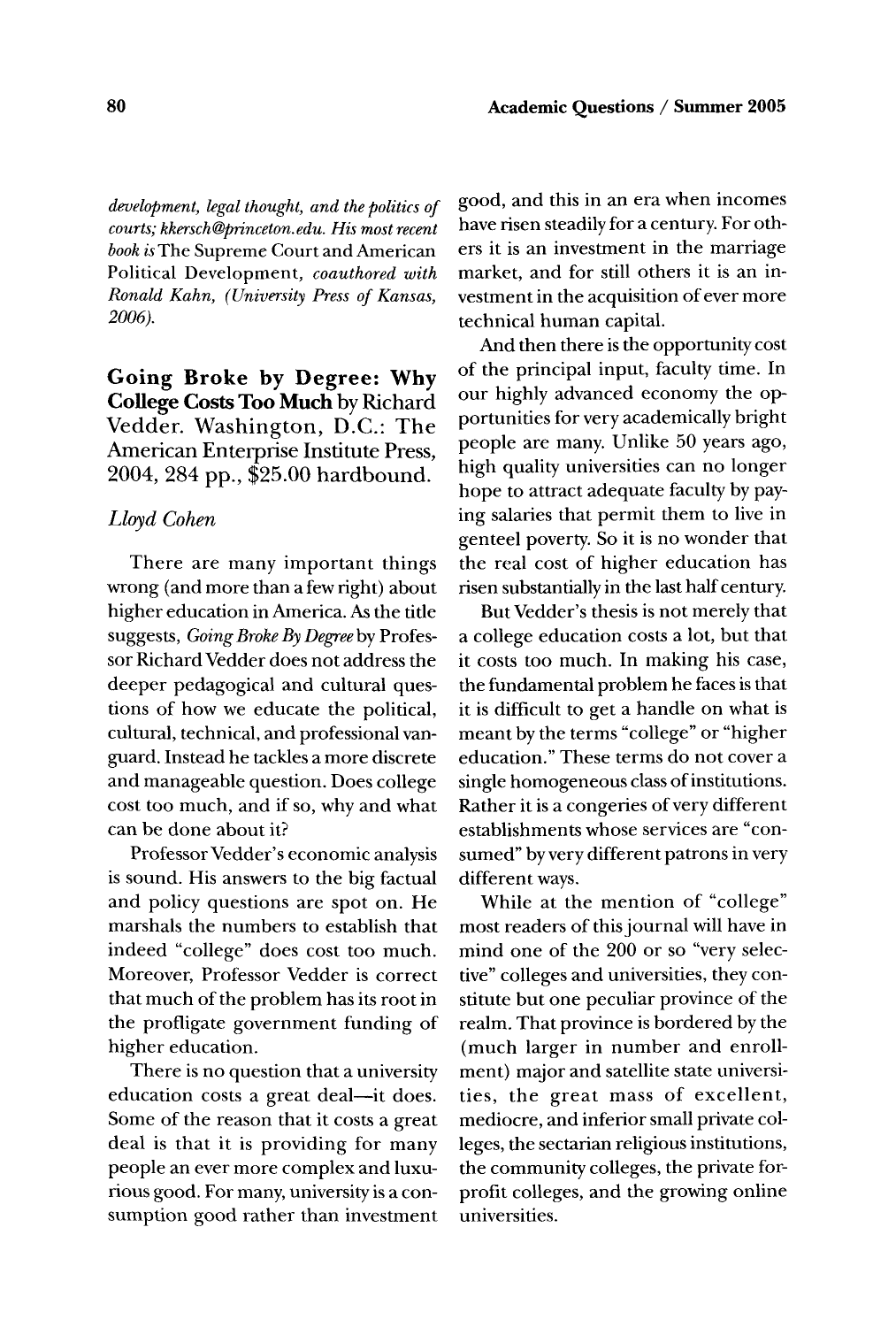This is a market in which there is a wide variety of institutional types that substitute for one another at the quality, price, curricular, geographical, and cultural margins. So, while a given applicant with a 4.1 GPA and a 2200 SAT may be shooting for Princeton with The University of Virginia as a safety school, another will be shooting for UVa with Villanova as a safety, and there is someone else shooting for Villanova with the local community college as a fallback, and someone deciding whether to attend a residential college or go part-time to a for-profit institution like DeVry. And then there is Shaquille O'Neill who cannot take away time from his busy career and so obtains his MBA online from the University of Phoenix. There are many genuses in this family and many species in each genus. Few generalizations about higher education will apply uniformly to all.

## **Who's Minding the Store?**

But when talking about the medium to large state institutions and most of the not-for-profit private institutions, there is a common problem that leads one to believe that things cost more than they ought. Why is this so? The central problem is that nobody is minding the store. For public institutions this is hardly surprising. We are used to the notion that government services are supplied inefficiently-though things are probably worse here than in other government enterprises. The private sector suffers much the same problem, and without something equivalent to UPS and FedEx in higher education, there is no ready model against which the public institutions can be compared, judged, and shamed.

Private not-for-profit colleges cannot do that job. In the United States, these institutions are nominally run by, or are under the supervision of, a board of trustees, but in reality, trustees play only the most marginal role. There is a surface similarity to corporate governance of publicly held business firms; neither corporate nor university boards are structured to manage the organization they nominally control. That said, the corporate board can and does play an important role in the structural decisions of the business and the choice of chief executive, and recognizes that the financial well-being and solvency of the institution it governs as its core concern. University boards are different. Not only do they play no role in the school's dayto-day operation, they seldom play much of a role even in the large issues of direction and atmosphere to which they might contribute. This is also reflected in the remuneration of the board members. While corporate directors are usually handsomely compensated, university trustees are more frequently large contributors.

It was not always thus. Most of the private universities had their origin as appendages to religious denominations. It was elders of the particular church who served as trustees. They not only had a substantial influence for good or ill on the ethos, and curricular and faculty choices of the institution, but more importandy for the present discussion, they were concerned with getting value for the dollar. Because they had educational goals for the institution they were anxious to restrain costs.

Now, with a trivial few exceptions, that model is but a distant memory. Univer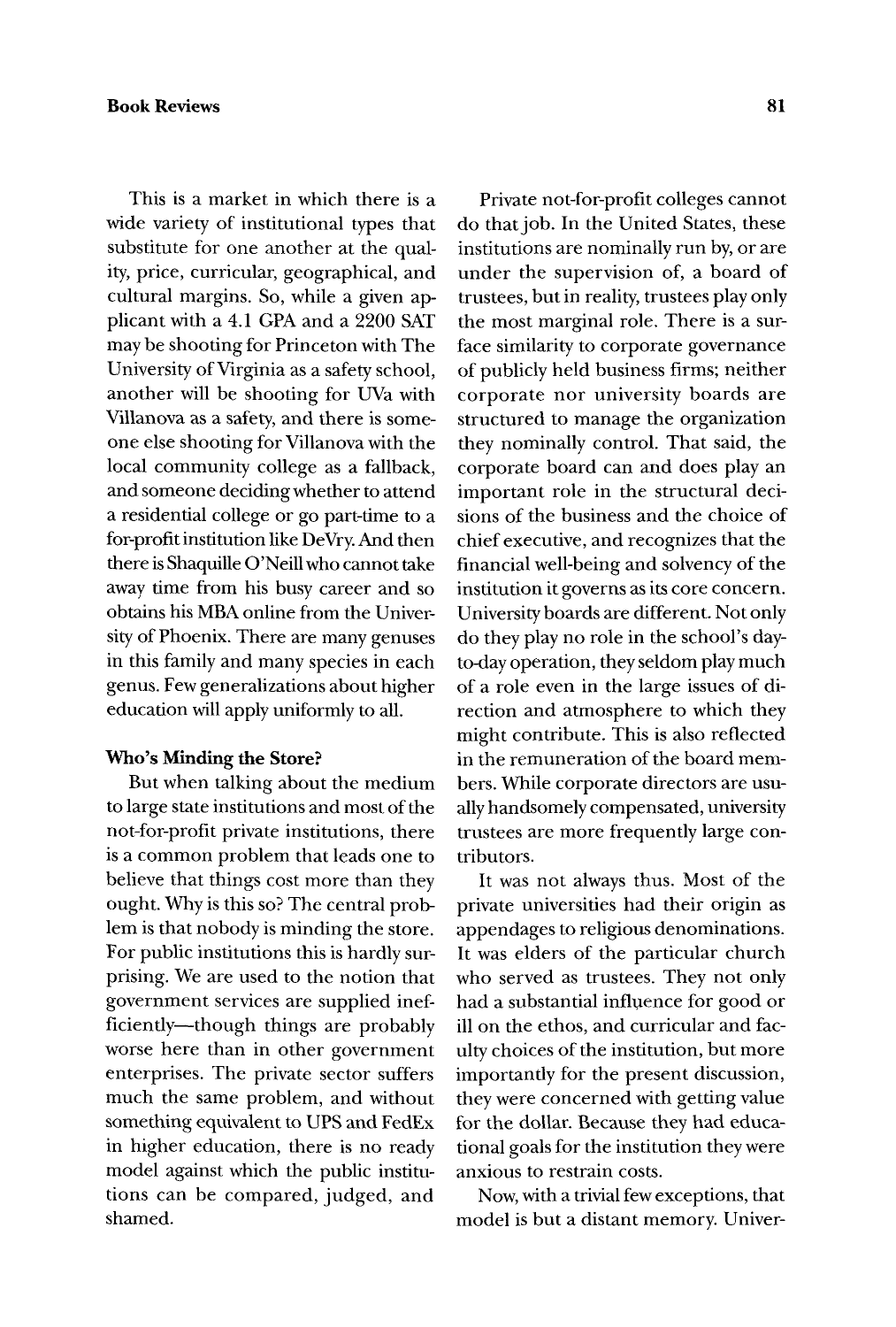sity trustees are no longer chosen because they have a substantial stake in the product of the institution, and so boards of trustees are mere husks of what they once were. They do little more than rubber stamp the choices of the administration-that is certainly the case with regard to most financial matters.

In the corporate world, when the board of directors is captured by management, the ultimate owners of the corporation-the shareholders-can bring about a fundamental change through a hostile takeover of the corporation and a replacement of management. There is no equivalent mechanism in the world of self-perpetuating university boards of trustees. The closest we have to anything approaching a hostile takeover in the university world occurs when certain boards reserve some of the seats on the boards to elected alumni. My colleague, Todd Zywicki, and two other insurgents recently succeeding in getting themselves elected to the Dartmouth board. Their principal reason for standing for election was a concern with the political and philosophical soul of the institution rather than its financial practices. It remains to be seen whether they will have any interest in constraining costs and, if so, whether they will succeed in that---or in anything else of significance.

So, if the board of trustees does not run the institution, then who does? Applying the analogy of the commercial corporation, one might suppose that it is the current management-the administration. And that is how things work in the lower rungs of the academic world. In some cases powerful and long-serving presidents simply run roughshod over all corners of the institution. These are the places where, in economic terms, the faculty have very low opportunity costs. Individually and collectively they are grateful to have any university job at all and are in no position to make waves. But at the higher level academic institutions that most readers will be familiar with, the faculty and senior administrators are in a symbiotic relationship. While individually the faculty are politically inferior to the administration, collectively they are superior--or at least equal. The administrators serve in large part for the benefit of the faculty.

In effect, universities have taken on many of the attributes of worker-owned firms in the former Yugoslavia. Because the workers (faculty) cannot take their share of the capital value of the firm when they leave, and because their retirement wealth is usually held by such third parties as TIAA-CREF, they have little or no interest in constraining costs and accumulating a surplus. As far as the faculty are concerned, the single most important attribute of senior administration is their ability to raise money--and the second is that they dole it out to the workers. The joke about the job description of the chief executive of Harvard goes like this: our president lives in a mansion and begs for a living. Speaking of Harvard, a colleague recently sent me the following e-mail:

I was up at Harvard this week for my brother-in-law's graduation from Harvard Law School. The last time I was up at Harvard was five years ago-the biggest change is that Harvard just seems to be oozing cash. Fifty million smackers for diversity? It's amazing that Summers is spending so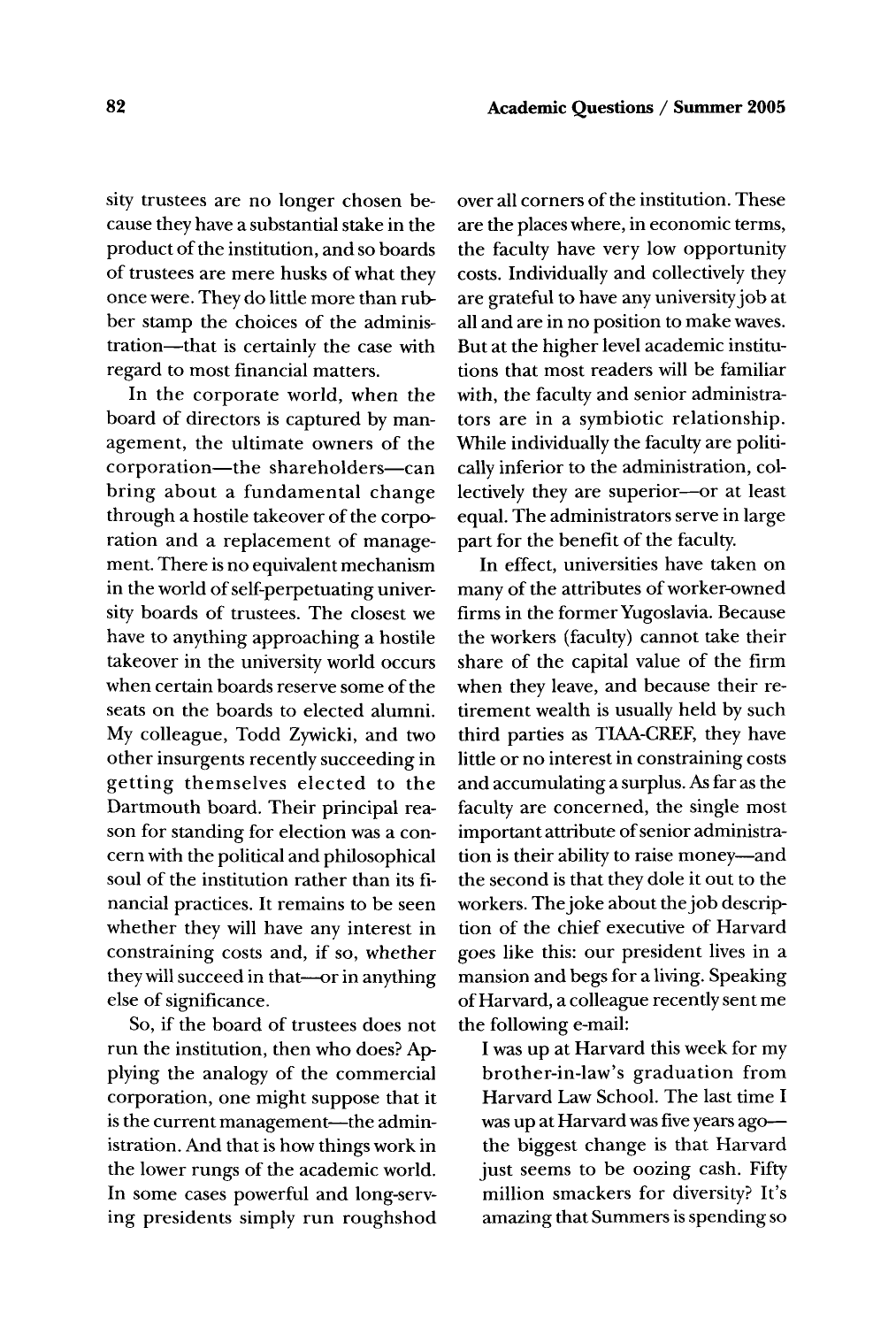litde. The Harvard Law School student center (the Harkness Commons) was, when I was there in the early 90s, a perfectly respectable cozy place, with somewhat ratty sofas and a place you could buy coffee and a bagel. It now looks like a super-chic Starbucks. My wife rushed back to me at one point and said, "You've got to see the bathrooms!" It was the nicest bathroom I've ever seen in a large institution. I half-expected some guy to be handing out towels. (BTW, the condom machine that used to decorate one wall has been stripped out.)

All over Harvard there are flatscreen TVs, for no particular reason. Also, there are all these flat-screen computer terminals scattered around every five or ten feet. I gather this is so students don't have to walk 20 yards to get to their dorm rooms to check their e-mail. Come to think of it, don't all Harvard students have laptops or blackberries or whatever? Remember the Greenhouse Cafe in the Science Center, where you could get lukewarm coffee and bad burgers? There's a super snazzy food court there. Money. Money. Money, Pretty funny to think this started as a small school to educate ministers.

That's the heart of it. No one is minding the store in the flagship private universities. And, without the discipline of a competing cost-minimizing private sector, the four-year public universities follow suit.

## **Cost versus Price**

This brings us to the problem of a remedy. Economists say that there is no free lunch. The corollary, however, is

that there are certainly very delicious lunches that other people pay for. It is generally easier and more straightforward to get someone else to pay for lunch than to figure out how to reduce the cost of producing a tuna fish sandwich.

The public does not have in its mind a clear distinction between cost and price. College costs too much, and so the public must pay too much in tuition and fees. As far as the consumer is concerned, it is all one. The obvious remedy then appears to be to lower the price of a college education--the cost to the consumer. The state can do this with more direct subsidies to colleges or to students.

These subsidies are justified by some putative positive externalities of university education. Vedder does a particularly nice job of showing that these externalities are little more than a mythic fantasy. He marshals data comparing states that provide varying amounts of subsidy to higher education. It turns out that those states that subsidize the least experience the fastest economic growth.

But, aside from not being justified by any external benefit, lowering the price through increased subsidies is closer to the problem than the solution. Lunch doesn't become less costly, rather it is paid for by someone else--the taxpayer--someone who is less well placed to discipline the university by his individual choices.

And it is worse than that. It is not merely that the universities do not suffer the discipline of the consumer market. It is also that in the political arena, they gain by spending all that they have. Much like many of us who work for large